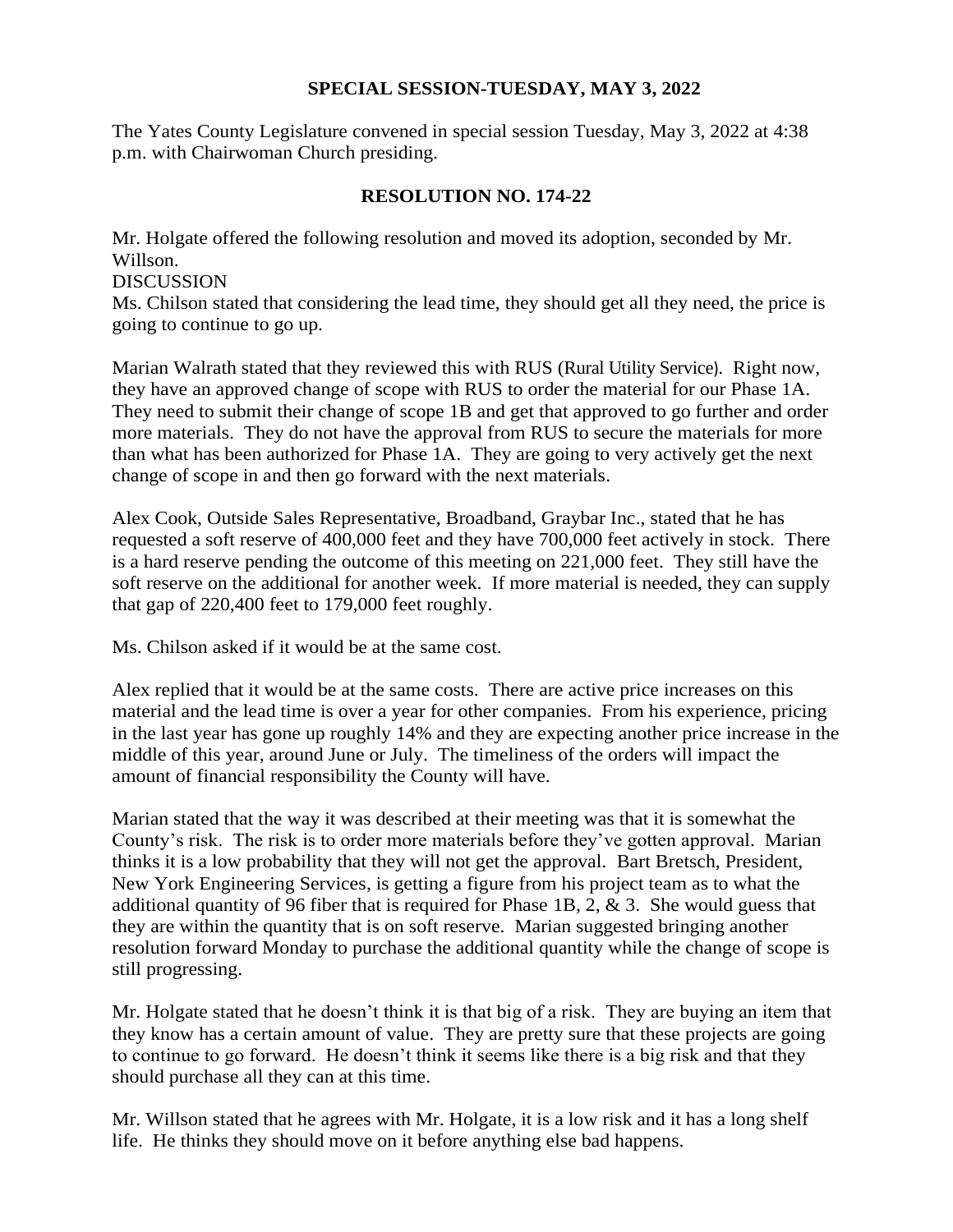Alex stated that he views this in his eyes as a partnership. The most important thing is communication. If they were to purchase fiber, and they don't need it or something happens, then Graybar would take it right back and credit them back. He can sell it to other people. He has clients that have overbought with the intention of then selling.

Mr. Morris stated that he agrees.

Mr. Paddock questioned how the resolution needed to be modified in order to purchase what is available.

Marian's recommendation is to pass this resolution as it stands and then draft another resolution to bring to Monday's Legislative meeting, once they understand from Bart the additional quantity that they need.

Bart stated that he is ok with having them buy all 400,000 feet because it is a commodity and if they do resell it, perhaps they can make 10 cents a foot on it.

Ms. Flynn stated that the money used to buy this would be part of their 25% share and they already have it in the account.

Mr. Holgate stated that they should go ahead and buy it all.

Mr. Paddock stated that they should do as Marian said, buy this and then check with the County Attorney to see if they can buy the additional amount at the same price without further bidding.

Alex stated that based on this conversation, he is going to call his boss and hard reserve the 400,000 feet.

Mr. Paddock asked how many feet are in this \$386,225.10.

Alex stated there are 216,232 feet give or take.

Mr. Harper asked if these are all the same sizes that they are going to have enough of, they're not like a smaller version.

Alex stated that they all come on a master reel and that has 42,000 feet of fiber on it. That is a very large reel and there is a lot of weight to it. Depending on the contractor that they use, they would cut it, to what he considers a standard length, roughly 20,000 feet, which is very easy for contractors to use. They would cut that fiber and deliver it to the County whenever the County wanted it.

Mr. Harper stated there are different numbers of fibers in some of these cables.

Marian stated that right now, all they are talking about is 96 fiber, all of this is 96 fiber.

Mr. Killen asked about the storage, quantity, and location.

Alex stated that he is currently doing a similar project with the Town of Dryden and they have a fenced in yard with loose gravel and a forklift that has a 4,000 pound capacity. Alex asked what the County's equipment limitations were, they can adjust the reel size accordingly.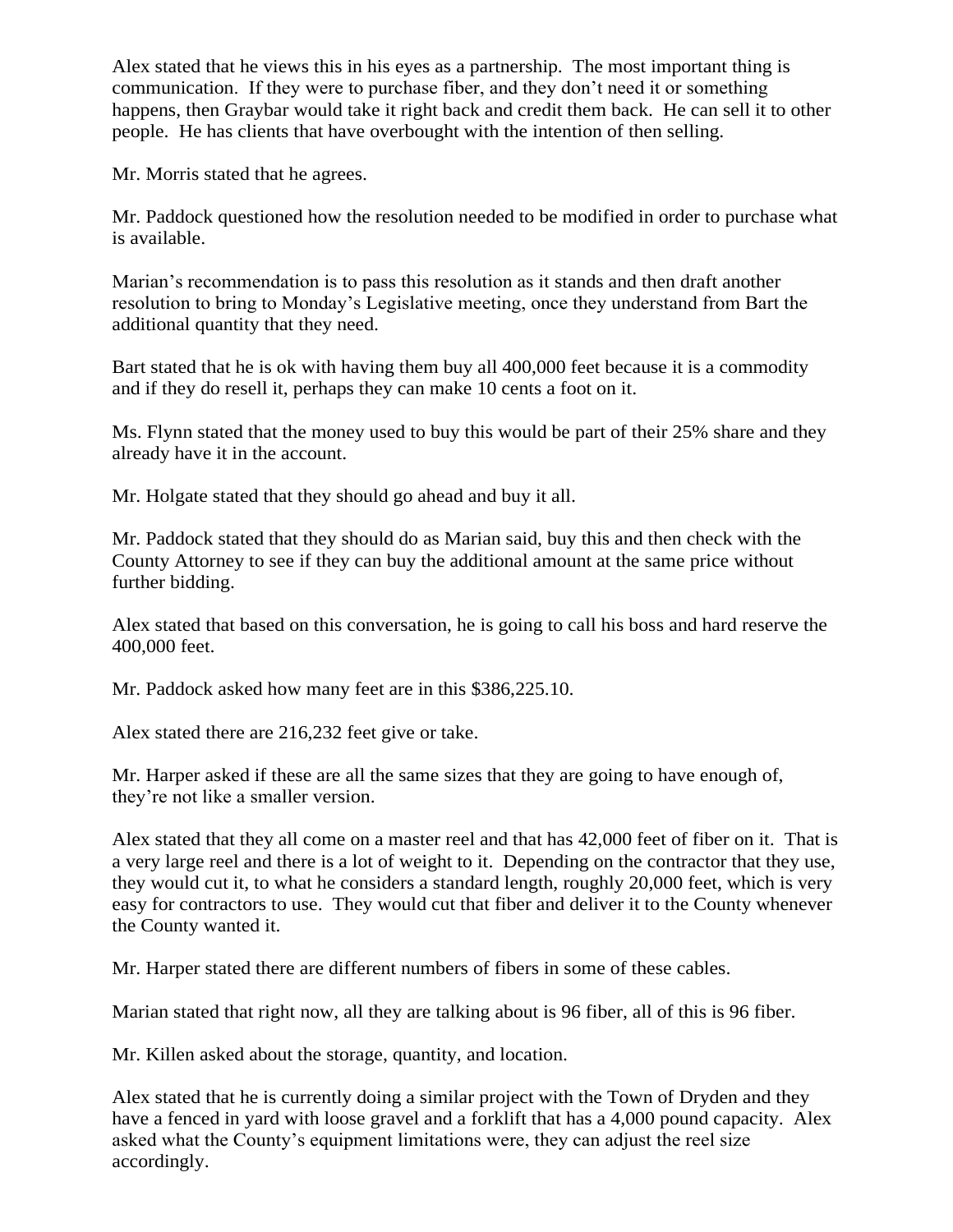Ms. Chilson asked if the first portion would be expected to be stored at the County or would Graybar store that.

Alex stated that from his understanding that the County needs the material as soon as possible. They ship it whenever it is needed, typically when they receive a P.O. and they can hold the material at one of their warehouses for up to 30 days. He thinks they should have another in depth meeting about the partner perspective. It could change the costs, but it isn't going to increase it, it could decrease it. There was discussion about the Cooperative Purchasing Agreement.

Mr. Button stated that they need the price protection in writing.

Mr. Willson pointed out that the closest bidder for delivery is 24 weeks and the others were 52 plus weeks. He would close the deal.

Mrs. Percy asked if whoever is going to put the fiber up will be able to put it on their trucks if it is on a big wheel.

Alex stated that is what they will work with the County on. Constant communication, they have multiple reel sizes, so it is a simple switch.

Ms. Chilson stated that the drive is to get the kids the accessibility to the internet where they don't have to drive down to the library.

Mr. Holgate stated that he thinks they should pass this resolution and then write another resolution for Monday. That resolution would have the remaining footage spelled out and pricing spelled out.

Alex will provide a written quote for the remaining materials and new resolution will be drawn up with the help of the County Attorney to purchase the additional material at bid price.

### **AUTHORIZE CHAIRWOMAN TO SIGN CONTRACT WITH GRAYBAR ELECTRIC COMPANY FOR OUTSIDE PLANT MATERIALS FOR PHASE 1A OF THE RECONNECT PROJECT**

WHEREAS, Yates County (hereinafter referred to as "County") is currently undertaking the design and construction of a fiber optic broadband network as part of its ReConnect grant project awarded by Rural Utility Service (hereinafter referred to as "RUS"); and

WHEREAS, the County divided the project into several phases to be more manageable and meaningful designated as Phase 1A, Phase 1B, Phase 2 and Phase 3; and

WHEREAS, RUS has reviewed and approved the required Change of Scope documentation for Phase 1A allowing the project to proceed with Outside Plant material procurement; and

WHEREAS, given that fiber availability is limited, the bid document was prepared specifically requesting estimated fiber delivery date along with price and calling out that the award would be made in accordance with the County's Best Value Law (price and delivery); and

WHEREAS, bids were requested and received and publically opened on April 27 at 10 am and 4 firms submitted a bid;